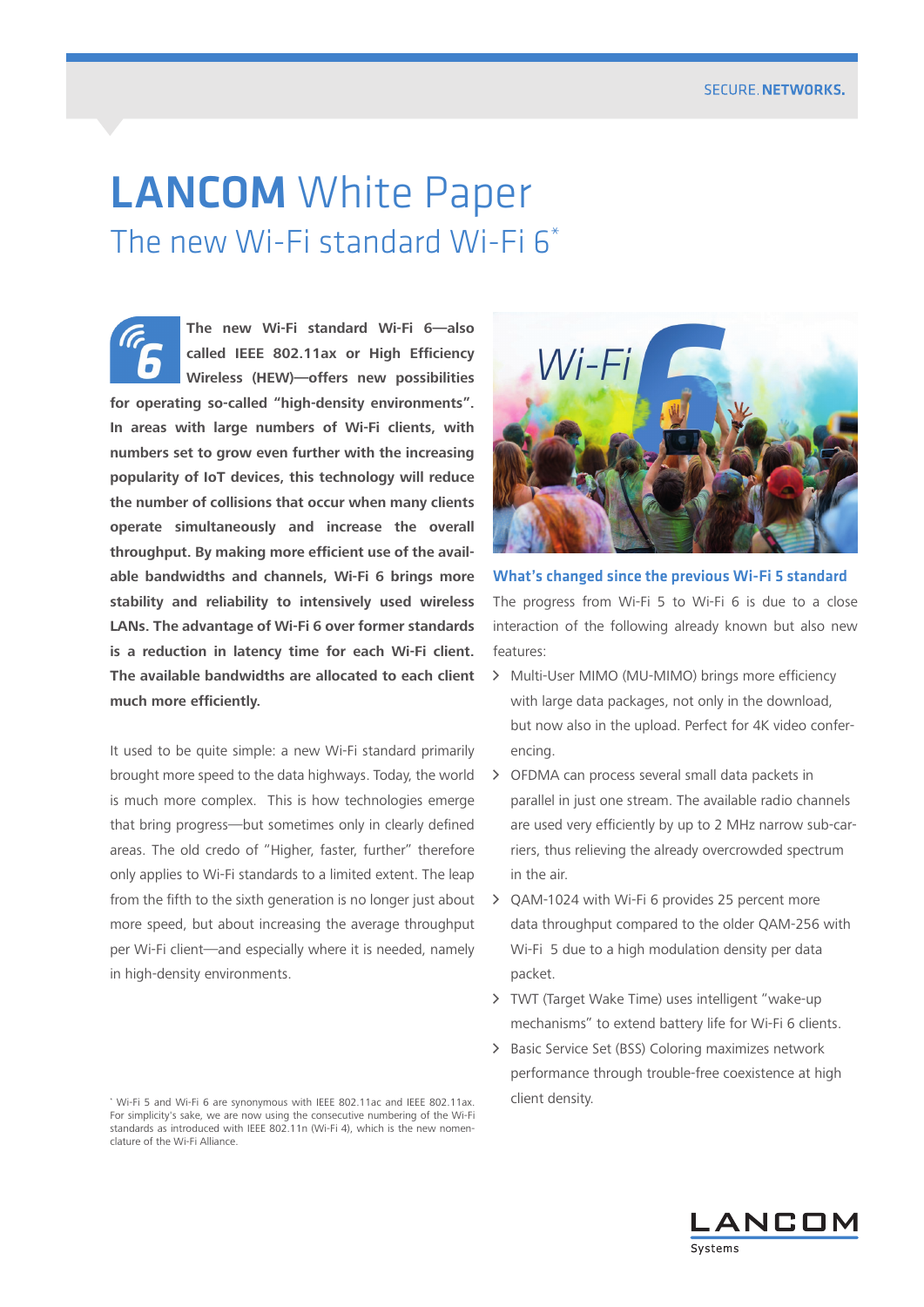# Invest in Wi-Fi 5 or wait for Wi-Fi 6?

To be able to make an investment decision in favour of one of the two standards, it is worth taking a close look to find out which technology has the desired added value at all. So the question is not "What is the newest, fastest Wi-Fi standard on the market?", but "Which current or future standard best meets my needs?

#### The standard for high client density

The Wi-Fi 5 Wave 2 standard is particularly suitable for high-performance Wi-Fi networks. As the second evolutionary stage of Wi-Fi 5, it already offers data transmission at a rapid speed. In addition, Wi-Fi 6 allows a large number of end devices to be connected, making it ideal for so-called "high-density environments", i.e. areas with a high number of WLAN devices. Typical areas of application for Wi-Fi 6 are open-plan offices, sports stadiums, concert halls, universities, large school buildings and shopping centres or environments with high IoT device density such as smart cities.

#### More than just a new access point

Wi-Fi 6 is not just about the faster speed like its predecessor, but rather the more efficient way to transfer data to multiple clients, so if you simply want more speed for your enterprise WLAN, you should take a closer look at the advantages and speeds of the current Wi-Fi 5 standard.

In addition, users of Wi-Fi 5 infrastructures must bear in mind when switching to Wi-Fi 6 that, in addition to new access points, more powerful switches with higher transmission rates may also become necessary, since today's infrastructures usually do not have switches with fast 2.5 or 5 Gbit/s ports (IEEE 802.3bz or 2.5GBASE-T or 5GBASE-T).

Powering Wi-Fi 6 access points with 8 antennas may require switches that support the new IEEE 802.3bt PoE standard with up to 60 watts of power output. Older network cabling may need to be replaced with more advanced multi-gigabit Ethernet cables and, of course, on the client side, new investments will need to be made to take full advantage of the Wi-Fi 6 infrastructure.

**Let's take a look at the technologies that are new or have been improved with Wi-Fi 6.**

# Broader bands for greater bandwidth

The wider the channels, the higher the speed. In the 5-GHz wireless band, Wi-Fi can realize 6 channels with bandwidths of 20, 40, 80, and 160 MHz, in the 2.4-GHz band it is 20 or 40 MHz.

80- and 160-MHz channels can be used for high-resolution 4K or 8K video streaming, high-quality video conferencing, or large data backups. However, the top speed of an access point offering a 160-MHz bandwidth can only be achieved if the client connected to it is also capable of a 160-MHz bandwidth. So far, this is still a dream of the future.



Fig. 1: Possible channel bandwidths with Wi-Fi 6

# MIMO

MIMO (multiple input multiple output) uses different transmitters and receivers to realize several parallel data streams, known as spatial streams. Until the first wave with Wi-Fi 5, access points supported single-user MIMO technology only, where just one client after the other could transfer data in sequence. The wireless standard Wi-Fi 5 Wave 2 saw the arrival of the MU-MIMO principle. MU means "multi-user" and allows the various spatial streams to be distributed to several different clients at the same time, rather than serving them one after the other as before.

#### Spatial streams

With MIMO technology, the access point transmits a number of independent data streams. Each data stream is called a spatial stream because it uses different paths through space and transports the same or different data packets to the receiver or Wi-Fi client. Depending on the Wi-Fi concept, a transmitter such as an access point can

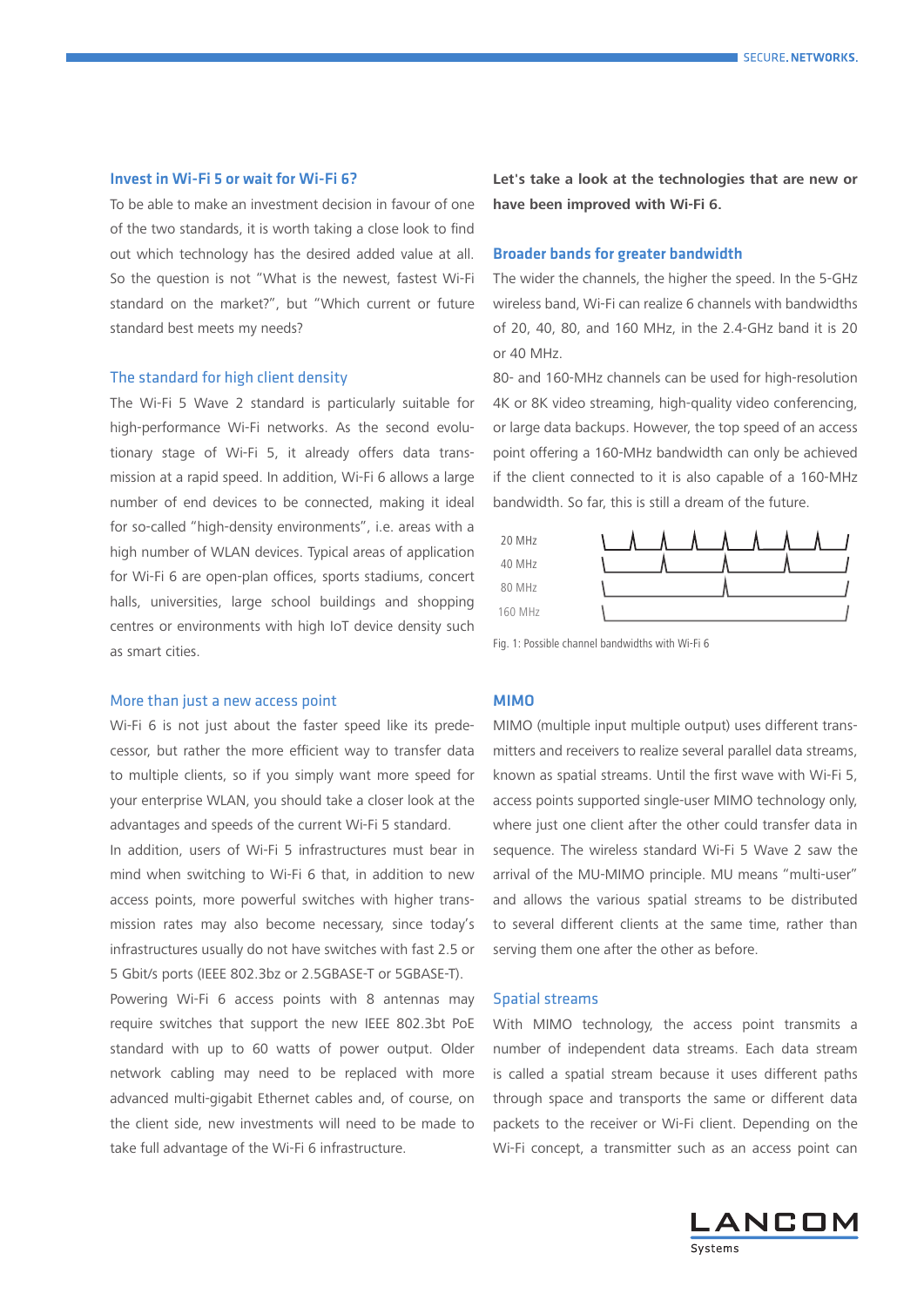simultaneously transmit two, four, or even eight spatial streams. In Wave 2 of the Wi-Fi 5 standard, this allowed for up to 4 simultaneous data streams to a receiver in single-user MIMO mode (SU-MIMO). Wi-Fi 6 is also capable of SU-MIMO, although now up to 8 streams can be bundled for a single Wi-Fi client. However, this requires the appropriate end devices, which do not yet exist. Here is the development potential for the future.

# Up to eight fast lanes thanks to 8x8 MIMO

With the introduction of Wave 2 in the Wi-Fi 5 standard, MIMO became available for the first time with 4 streams, so enabling download speeds of up to 1733.3 Mbps (gross):

| Wi-Fi 5, 80 MHz, QAM-256 with up to 4x4 MIMO                                                                                 |            |           |             |  |  |  |
|------------------------------------------------------------------------------------------------------------------------------|------------|-----------|-------------|--|--|--|
| 1x1                                                                                                                          | 2x2        | 3x3       | 4x4         |  |  |  |
| 433.3 Mbps                                                                                                                   | 866.7 Mbps | 1300 Mbps | 1733.3 Mbps |  |  |  |
| Tab. 1: Possible download speeds for different transmitter-receiver pairings with<br>Wi-Fi 5 (channel width 80 MHz, OAM-256) |            |           |             |  |  |  |

With Wi-Fi 6 offering up to 8 parallel streams and QAM-1024, gross data rates of up to a theoretical 4800 Mbps are possible:

| Wi-Fi 6, 80 MHz, QAM-1024 with up to 4x4 MIMO                                                                                 |          |          |          |          |  |  |
|-------------------------------------------------------------------------------------------------------------------------------|----------|----------|----------|----------|--|--|
| 1x1                                                                                                                           | 2x2      | 3x3      | 4x4      | 8x8      |  |  |
| 600 Mbps                                                                                                                      | 1.2 Gbps | 1.8 Gbps | 2.4 Gbps | 4.8 Gbps |  |  |
| Tab. 2: Possible download speeds for different transmitter-receiver pairings with<br>Wi-Fi 6 (channel width 80 MHz, QAM-1024) |          |          |          |          |  |  |

#### MU-MIMO – up and down

Not only does MU-MIMO share the different spatial streams of an access point between several clients, it can provide them all at the same time. Wave 2 in the Wi-Fi 5 standard saw the arrival of MU-MIMO, but only for the downlink. With Wi-Fi 6, MU-MIMO can be used not only for the downlink but for the uplink as well.



Fig. 2: Multi-User MIMO for down- and uplink

This new support of MU-MIMO in the uplink direction further improves latency and throughput, which are vital for bandwidth-hungry real-time applications such as virtual and augmented reality.

The notation "transmitter x receiver" indicates the number of the transmitting and receiving antennas. 8x8 MIMO thus describes eight transmitting and eight receiving antennas, although this number of antennas is usually only found on the side of the access points. With 8x8 MU-MIMO, there is no need for all eight streams to be spread between eight different clients. Generally speaking, MU-MIMO-enabled end devices such as notebooks or tablets have two antennas at most. This means that two streams can be bundled to provide the device with a higher data rate. Smartphones usually have just one antenna, because having more would increase their power consumption. Due to the different number of antennas of the clients, simultaneous MU-MIMO transmissions are possible to up to 8 smartphones, or to 4 tablets or notebooks with two antennas each. This is especially noticeable in environments where several Wi-Fi users need to receive and send data in parallel.

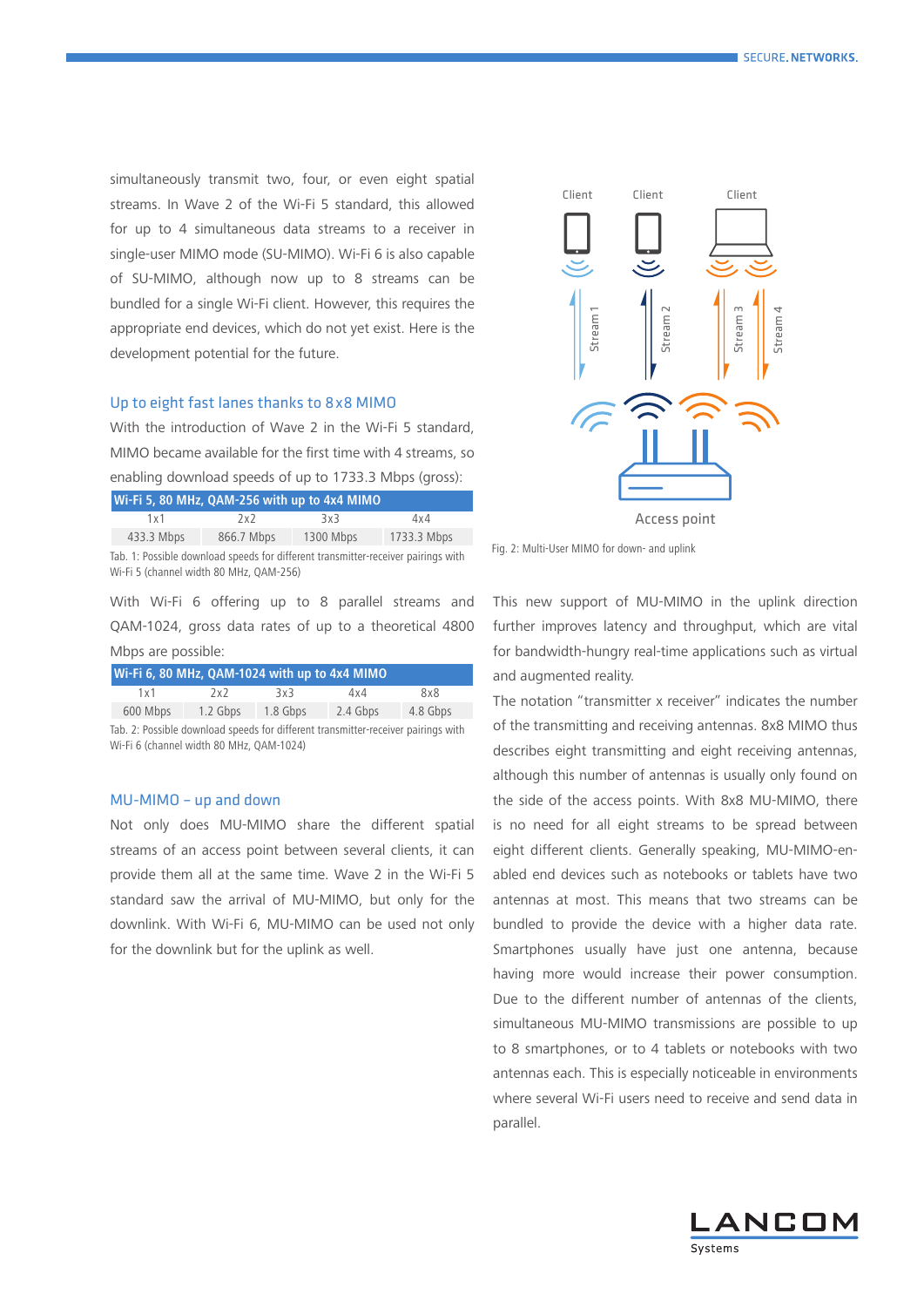| <b>Transmitter x receiver = number of transmit x receive antennas</b> |                                                                      |  |  |  |
|-----------------------------------------------------------------------|----------------------------------------------------------------------|--|--|--|
| $8 \times 8$ MIMO = 8 transmit and 8 receive antennas                 |                                                                      |  |  |  |
| 8 streams                                                             | 8 1x1 smartphones                                                    |  |  |  |
| 8 streams                                                             | 4 2x2 tablets or 2x2 notebooks                                       |  |  |  |
| 8 streams                                                             | $4$ 1x1 smartphones $+$ 1 2x2 tablet $+$ 1 2x2 notebook              |  |  |  |
|                                                                       | Tab. 3: Assignment of streams between transmitter(s) and receiver(s) |  |  |  |

# Orthogonal Frequency Division Multiple Access (OFDMA)

The biggest benefactors of 4x4 or even 8x8 MU-MIMO are transmissions of large data packets such as those for HD video streams. Furthermore, Wi-Fi 6 supports a technology referred to as OFDMA. This is of most benefit where smaller data packets are involved, such as those sent by IoT devices.

Up to and including the Wi-Fi 5 standard used Orthogonal Frequency Division Multiplexing (OFDM) for channel management: During data transmission, the entire frequency range of a Wi-Fi channel is occupied per unit of time. Wi-Fi 6 introduces the much more complex technology known as Orthogonal Frequency Division Multiple Access (OFDMA). This technology is already in use with LTE/4G mobile technologies. OFDMA divides the frequency range of a Wi-Fi channel into a number of frequency blocks per unit of time, which results in sub carriers or resource units (RU). These sub carriers can be just 2-MHz wide, so they do not block the entire channel width of 20, 40 or even 80 MHz width for the small amounts of data they transmit. On the other hand, the Wi-Fi 6 access point is able to bundle and transport multiple RUs.

OFDMA gives Wi-Fi 6 access points a whole new level of performance that was simply not available with the Wi-Fi 5 standard. Since Wi-Fi channels are already a scarce commodity, we should use the ones we have to maximum effect. In one way, this technology can be viewed as a bit like car sharing. Rather than many cars each with just one occupant clogging the roads, OFDMA clears the streets so that fewer, multi-occupant cars can travel faster. This applies equally in the upstream and downstream directions.



Fig. 3: Comparing OFDM vs. OFDMA technologies

# Quadrature Amplitude Modulation (QAM)

This method increases the data throughput. The difference between Wi-Fi 5 with QAM-256 and Wi-Fi 6 with QAM-1024 is 25% more data throughput, from 8 to 10 bits per symbol. The method combines two amplitudemodulated signals into a single channel, thereby doubling the effective bandwidth. A QAM signal contains two carriers of the same frequency. The two carriers have a phase offset of 90 degrees, i.e. a quarter of a cycle (360°). Mathematically, these two signals can be represented as a sine curve and a cosine curve (90° shift).



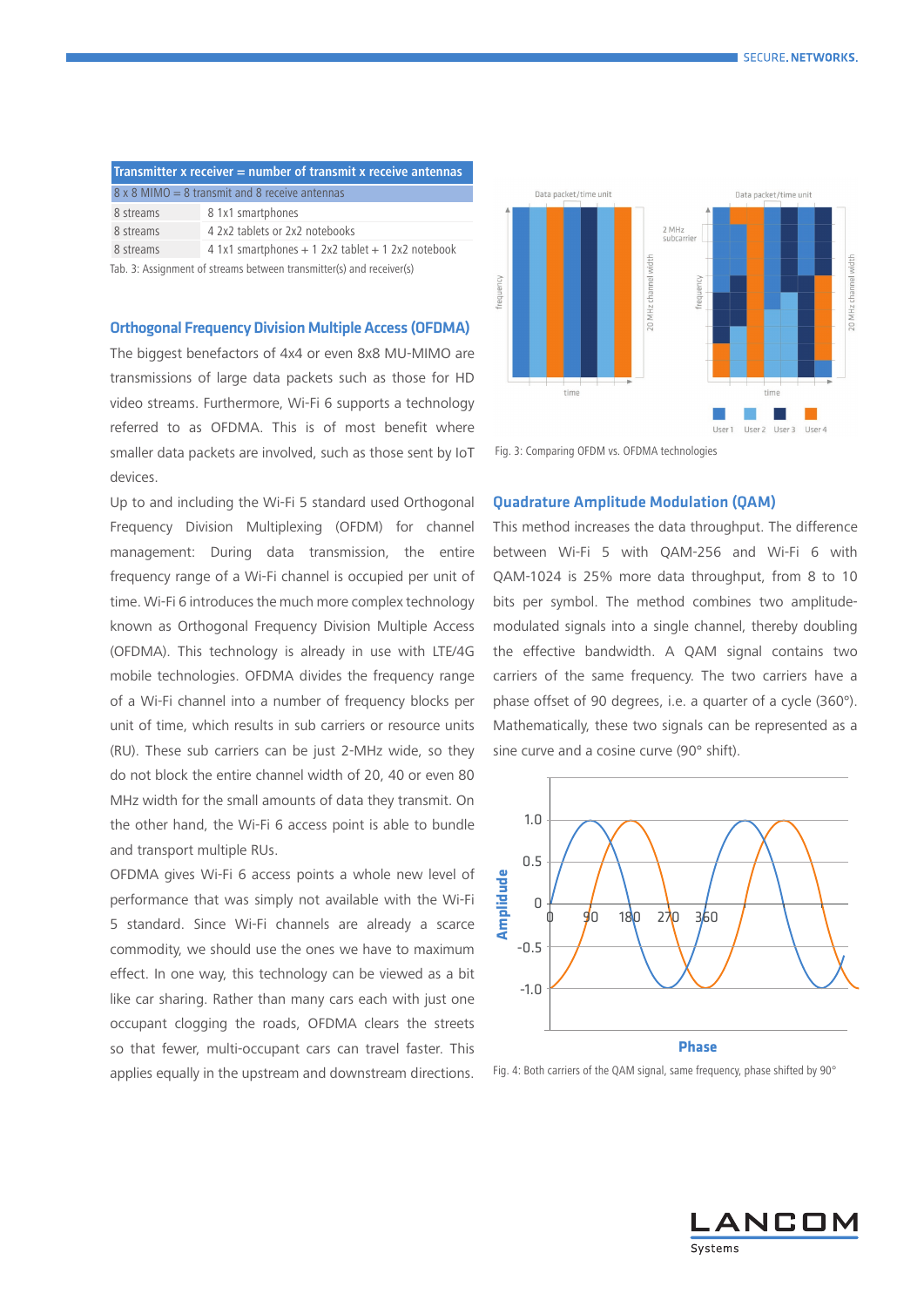If the phase and amplitude of the sine waves are modulated, they produce signals that can transmit an ever increasing amount of information per signal, i.e. a higher rate of simultaneously transmitted data. Put simply, a higher QAM level provides a higher data throughput for the Wi-Fi devices. If the amplitude and the phase of the signal vary, access points can generate signals in the following constellation.



Fig. 5: QAM-256 vs. QAM-1024

QAM provides yet another speed boost in Wi-Fi evolution: The 11a standard brought QAM-64; with Wi-Fi 5 the value increased to QAM-256, and Wi-Fi 6 sees the arrival of QAM-1024. With each step, more bits per symbol could be transmitted.

| <b>Modulation</b> | Bits per symbol | <b>Symbol rate</b> |
|-------------------|-----------------|--------------------|
| <b>OAM-16</b>     |                 | 4 bit/rate         |
| QAM-32            | 5               | 5 bit/rate         |
| <b>OAM-64</b>     | 6               | 6 bit/rate         |
| QAM-256           | 8               | 8 bit/rate         |
| OAM-1024          | 10              | 10 bit/rate        |

Tab. 4: Transmitted bits per symbol at different QAM levels

Intelligent modulation produces higher speeds without requiring additional antennas. It should be mentioned that QAM only works under optimal conditions, i.e. over short distances, at an optimal signal level, and with only minor levels of interference.

## Longer battery life thanks to TWT

With previous wireless standards up to and including Wi-Fi 5, smartphones, tablets, and notebooks had to be ready to receive so as not to miss their data packets. This of course has a significant impact on battery life. Wi-Fi 6 sees the arrival of a new technology that puts an end to wasted battery charge for the clients. Target Wake Time, TWT for short, is designed to reduce consumption by allowing the access point and the client to negotiate exactly when the receiver should wake up to hear the sender's call. For many smartphones, this will mean less time tied to the charger.



Fig. 6: Longer battery life due to Target Wake Time

# Benefits for the growing number of IoT devices

Many IoT devices do not transmit permanently but send their measurements or other data to the access point every few seconds, minutes, or even less frequently. The arrival of TWT not only saves smartphone batteries, it is just in time for the boom of the Internet of Things. For the networked sensors and actuators, too, longer periods on standby mean less frequent transmissions and thus less power consumption, which saves energy and also reduces interference on the densely populated radio frequencies. Also, an advantage of the OFDMA technology that we mentioned earlier is that IoT devices occupy only a 2-MHz sub carrier, so they do not have to block the entire 20-, 40- or 80-MHz band to send just one tiny measurement—a significant increase in efficiency for Wi-Fi.

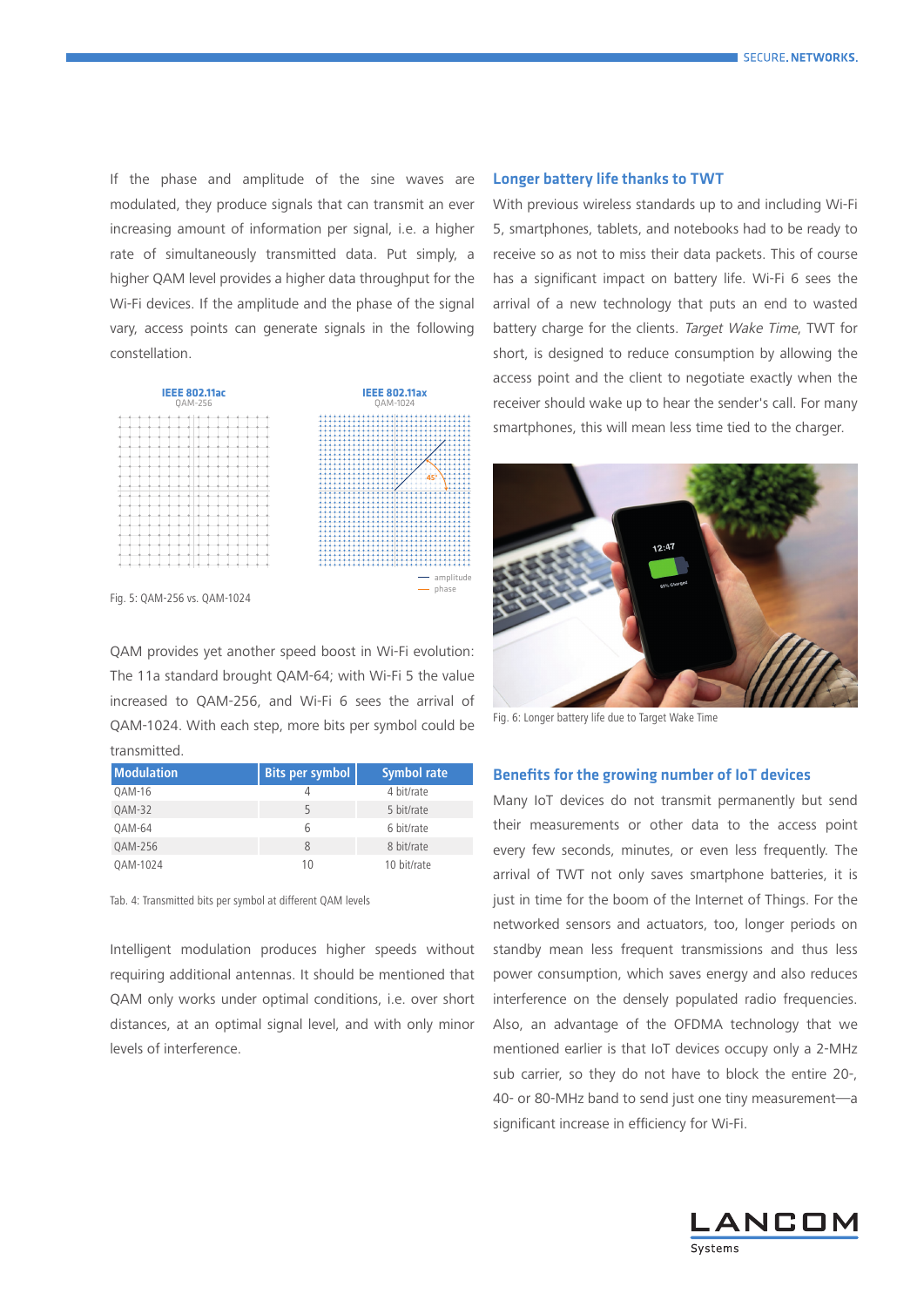#### BSS Coloring with Spatial Re-Use

BSS Coloring with Spatial Re-Use is a mechanism that maximizes network performance by reducing the interference between Wi-Fi devices and helping them to make more efficient use of the available spectrum where the density of access points and clients is high.

Wireless networks only have a limited number of channels available to an access point. If closely neighboring access points and their clients (basic service sets, BSS) occupy the same channel, they will inevitably interfere with one another. For older wireless infrastructures, this means that just one Wi-Fi device can transmit and the others have to wait for the channel to be free. This quickly results in the Wi-Fi becoming overloaded and the data transmission slowed.

This changes with Wi-Fi 6. To reduce interference within the same basic service set, BSS Coloring assigns a "color" label to an SSID and increases the threshold for interference from other "colors". The coloring method identifies a basic service set and thus differentiates it from any other BSS using the same radio channel.

Wi-Fi 6-enabled devices can distinguish this BSS tag and detect when "different colored" radios are transmitting on the same channel. As a result, differently colored BSSs interfere less with one another. This greatly improves network performance by allowing Wi-Fi devices belonging to different BSSs to share the same channel but, as long as they are far enough apart and have different color coding, they can still transmit simultaneously.

The advantages of this technology can be compared, figuratively speaking, with the situation in a restaurant with different groups sitting at different tables. The group at table A is not interested in the conversations of the adjacent table B, so that the people at the next table can talk at a certain volume without the table group A feeling disturbed. Only when a certain threshold/volume is exceeded do the two tables have to discuss their compliance with this threshold; otherwise, one of the groups would have to move to another room. This has the advantage that the capacity of a BSS increases and the latency is reduced, because neighboring networks are ignored and cannot interfere so much.



Fig. 7: High interference without BSS Coloring





# Frequency bands: Wi-Fi at 2.4 and 5 GHz

available frequency space, so that 80 or even 160 MHz wide Important for many of the technologies listed above is the channels can be used. Wi-Fi 4 and its predecessors share the 83.5 MHz wide range at 2.4 GHz. In contrast, Wi-Fi 5 operated in three possible ranges in the 5 GHz band with widths of two times 100 MHz and once 255 MHz, but left